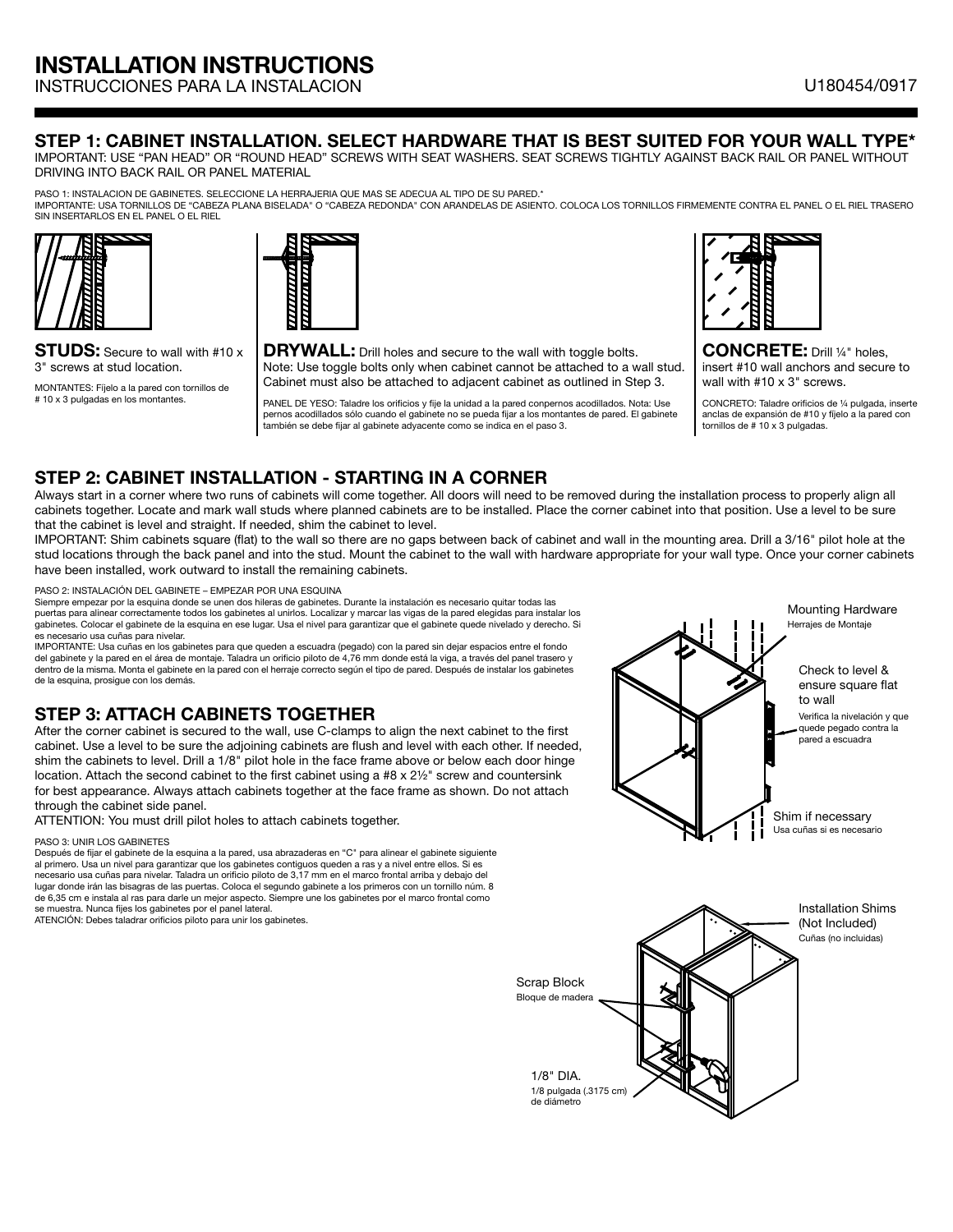## STEP 4: INSTALL REMAINING CABINETS

Drill a 3/16" pilot hole at the stud locations through the back panel and into the stud. Level and mount the cabinet to the wall with #10 x 3" screw. If needed, shim the cabinet to level. DO NOT COMPLETELY TIGHTEN MOUNTING SCREWS UNTIL ALL CABINETS HAVE BEEN ATTACHED TOGETHER. After all cabinets have been attached together and are level and secure, then tighten all mounting screws. Take care to seat mounting screws tightly against back rail or panel without driving into back rail or panel material. Check to be sure that all cabinets remain level after tightening. NOTE: To attach a wall cabinet to a TALL PANTRY unit, drill a 1/8" pilot hole 7/8" deep through the wall cabinet face frame to the tall pantry unit. Use a #8 x 1-5/8" screw to secure cabinets together.

### PASO 4: INSTALACION DE LOS GABINETES RESTANTES

Taladre un orificio guía de 3/16 pulgada en la ubicación de los montantes a través del panel trasero y en el montante. Nivele y monte el gabinete a la pared con tornillos de #10 x 3 pulgadas. NO APRIETE COMPLETAMENTE LOS TORNILLOS HASTA QUE EL TODOS LOS GABINETES ESTÉN ACOPLADOS ENTRE SÍ. Después de acoplar todos los gabinetes entre sí y que estén fijos y a nivel, apriete todos los tornillos de montaje. Tenga cuidado de asentar los tornillos firmemente contra el panel o riel trasero sin penetrar en el material del panel o riel trasero. Revise para asegurarse de que todos los gabinete permanezcan a nivel después de apretar los tornillos.

NOTA: Para fijar un gabinete de pared a una unidad de DESPENSA ALTA, taladre un orificio guía de 1/8 pulgada a 7/8 pulgada de profundidad a través del marco de superficie del gabinete de pared hacia la unidad de despensa alta. Use un tornillo de #8 x 1-5/8 pulgadas para fijar los gabinetes entre sí.

### STEP 5: KITCHEN DRAWER ADJUSTMENT

After you install all of your cabinets, it may be necessary to adjust the drawer fronts so they are level and have the proper reveals. To better secure adjustment, loosen the screws holding the drawer glides to the frame of the cabinet and adjust the drawer, then tighten the screws. Drill a 1/8" pilot hole through the second hole below and drive a #8 x 5/8" screw to fix the drawer in place.

#### PASO 5: AJUSTE DE LAS GAVETAS DE COCINA

Después de instalar todos los gabinetes, puede ser necesario ajustar los frentes de las gavetas para que estén a nivel y tengan el espacio apropiado. Para un ajuste mejor, afloje los tornillos que sostienen los deslizadores de gavetas al marco de los gabinetes y ajuste la gaveta, apriete luego los tornillos. Taladre un orificio guía de 1/8 pulgada a través del segundo orificio de abajo y pase un tornillo de #8 x 5/8 pulgada para fijar la gaveta en su lugar.

1. Loosen screw and make vertical adjustments.

1. Afloje el tornillo y haga los ajustes verticales.



2. Cabinet drawers and doors should line up as shown below.

2. Las puertas y gavetas de los gabinetes deben estar alineadas como se muestra abajo.



\*The fastening solutions described here are recommendations only, and are based on commonly used installations. Each installer must evaluate the specific characteristics of the particular wall on which the cabinets are to be installed to ensure the proper fastening solution is used and the product is fastened safely and securely. This may require hardware or fastening methods which are different from, or additional to, what is described here. RSI DOES NOT WARRANT THE INSTALLATION OF THIS PRODUCT.

\*Las soluciones de sujeción aquí descritas representan únicamente recomendaciones y se basan en procedimientos tradicionales de instalación. Cada instalador debe evaluar las características específicas de la pared en particular donde se instalarán los gabinetes para garantizar que se use la solución de sujeción apropiada y que el producto quede fijo de manera segura. Ello podría requerir métodos o herrajes de sujeción distintos o adicionales a los aquí descritos. RSI NO GARANTIZA LA INSTALACIÓN DE ESTE PRODUCTO.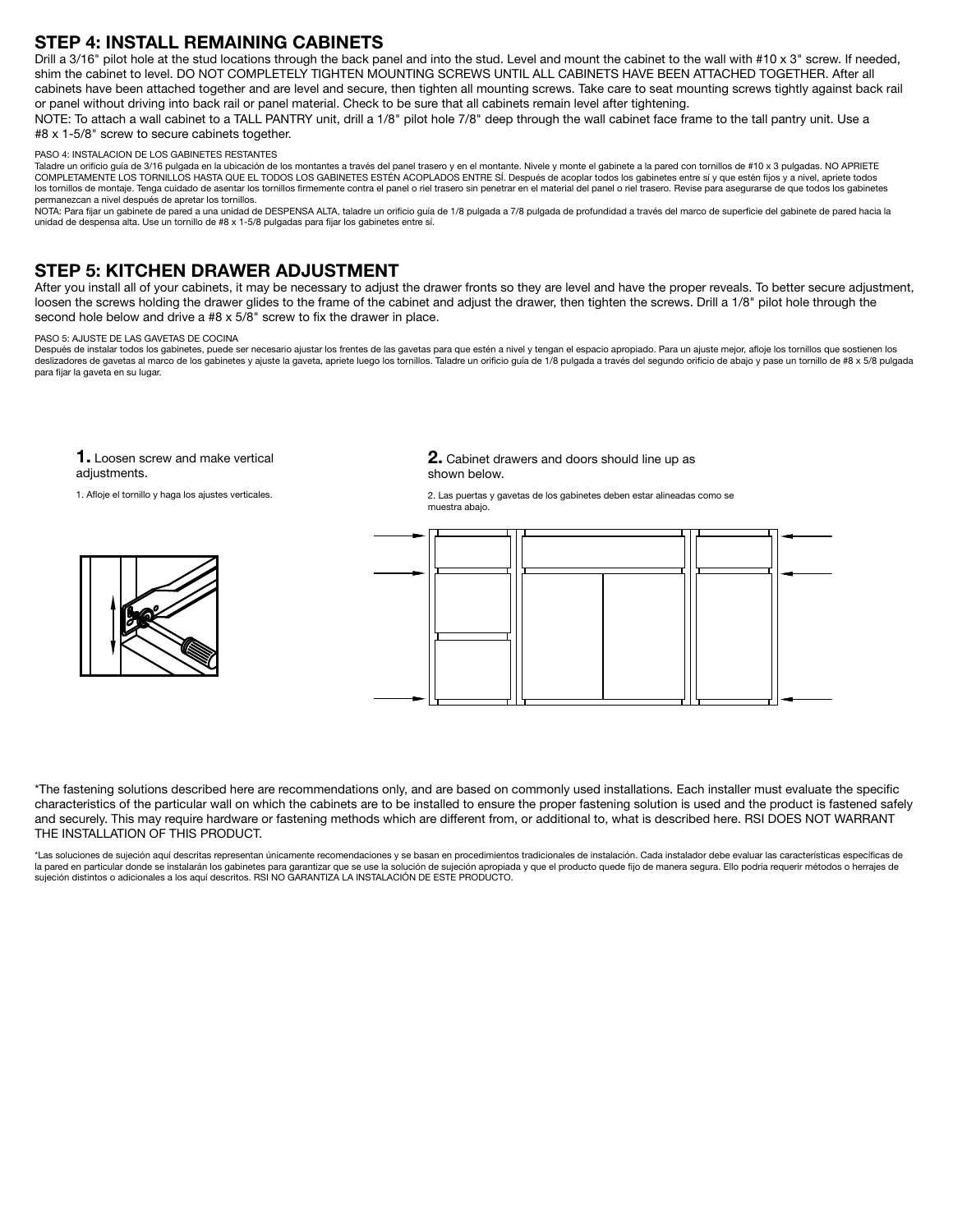# **FINISHING UNFINISHED CABINETS**

DAR ACABADO A GABINETES SIN ACABADO

Fill screw holes made in the face frame stiles with wood putty. Sand the cabinets and prep for stain. Use a tack cloth to thoroughly wipe the surface and remove any excess dust. A surface that is improperly prepared will not stain correctly. Stain or paint your cabinets according to the finish manufacturer's recommended instructions.

Rellena con masilla para madera los orificios de tornillos hechos en los travesaños del marco. Lija los gabinetes y prepáralos para el tinte. Usa un paño adherente para limpiar bien la superficie y remover cualquier exceso de polvo. Una superficie que no se prepare adecuadamente no absorberá el tinte correctamente. Tiñe o pinta tus gabinetes según las instrucciones recomendadas por el fabricante para el acabado.

# **BLIND BASE CABINET INSTALLATION**

INSTALACIÓN DEL GABINETE DE BASE CIEGA

**2" HARDWARE CLEARANCE** ESPACIO DE 5.1 CM PARA LOS HERRAJES

**ADJACENT CABINET** GABINETE ADYACENTE

**= OPEN SPACE** = ESPACIO LIBRE



36"

42"– 45"

**WALL /** PARED

**WALL/PARED** 

**3" FILLER** RELLENO DE 7.6 CM

**BLIND BASE CABINET** GABINETE DE BASE CIEGA

Pull distance refers to the distance from the corner where two walls meet out to the furthest side panel of the blind base cabinet.

Distancia de separación: 1.07 m mín. hasta 1.14 m máx.

¿Qué es la distancia de separación?

La distancia de separación se refiere a la distancia desde la esquina donde se unen las dos paredes hasta el panel lateral más lejano del gabinete de base ciega.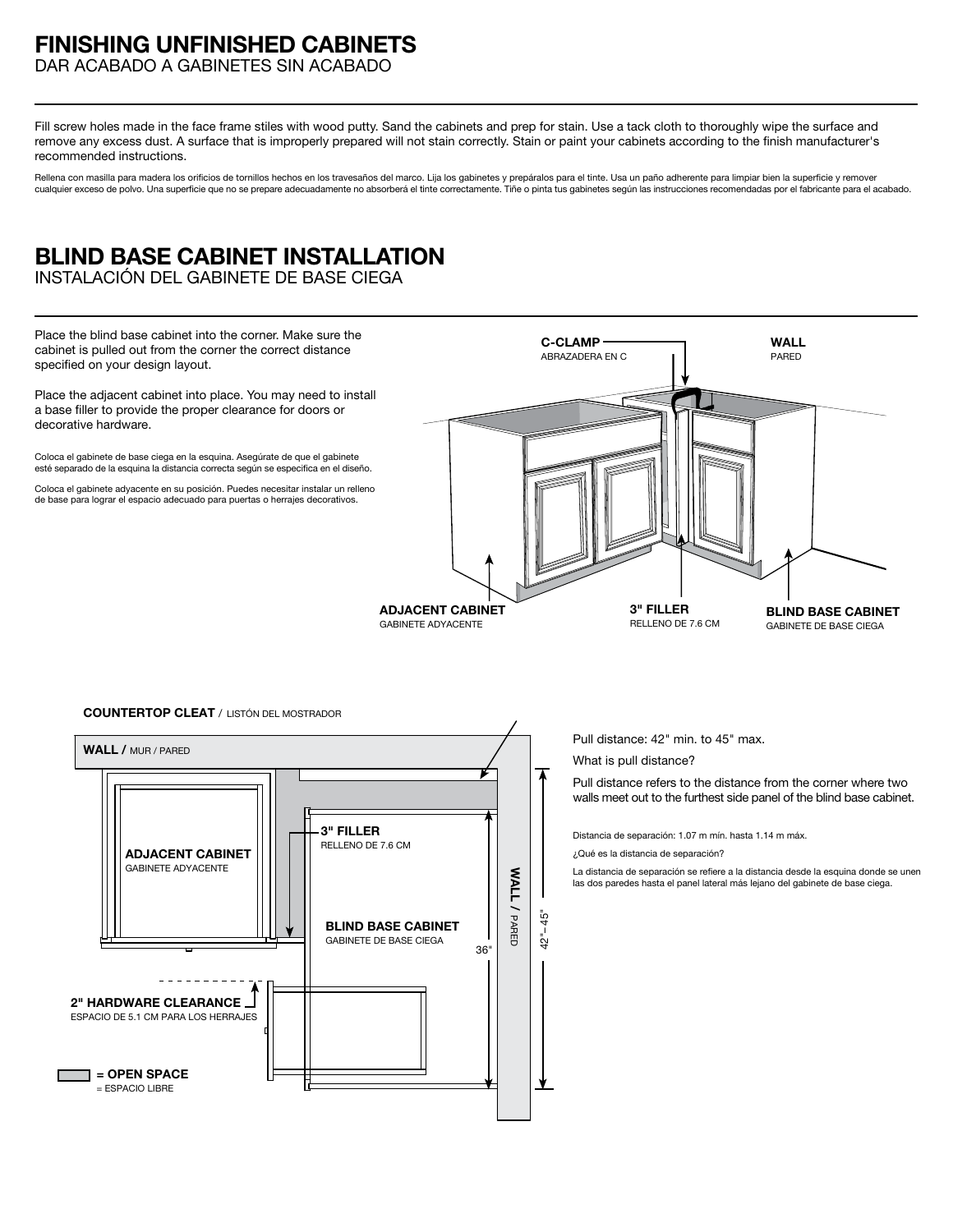## **LAZY SUSAN BASE CABINET INSTALLATION** INSTALACIÓN DEL GABINETE DE BASE CON BANDEJA CIRCULAR GIRATORIA

Locate and mark all stud locations. Install 2"x4" framing material as cleats to support the countertop. Use a level to ensure the cleats are level. Drill 3/16" pilot holes through the cleat and into the stud. Mount the cleat to the wall with hardware appropriate for your wall type.

Attach cabinets together and secure them to the wall according to installation steps 3 and 4.

Localiza y marca todas las ubicaciones para los pernos. Instala el material de enmarcado de 5.1 cm x 10.2 cm como listones para sostener el mostrador. Usa un nivel para garantizar que los listones estén nivelados. Perfora orificios piloto de 3/16" a través del listón y en el perno. Monta el listón en la pared con el herraje correcto según el tipo de pared.

Instala los gabinetes juntos para asegurarlos a la pared de acuerdo con los pasos de instalación 3 y 4.



# **HINGE ADJUSTMENT**

AJUSTE DE LA BISAGRA

Review the illustrations below to locate the hinge on your specific cabinet.

Consulte las ilustraciones a continuación para localizar la bisagra particular a su modelo.